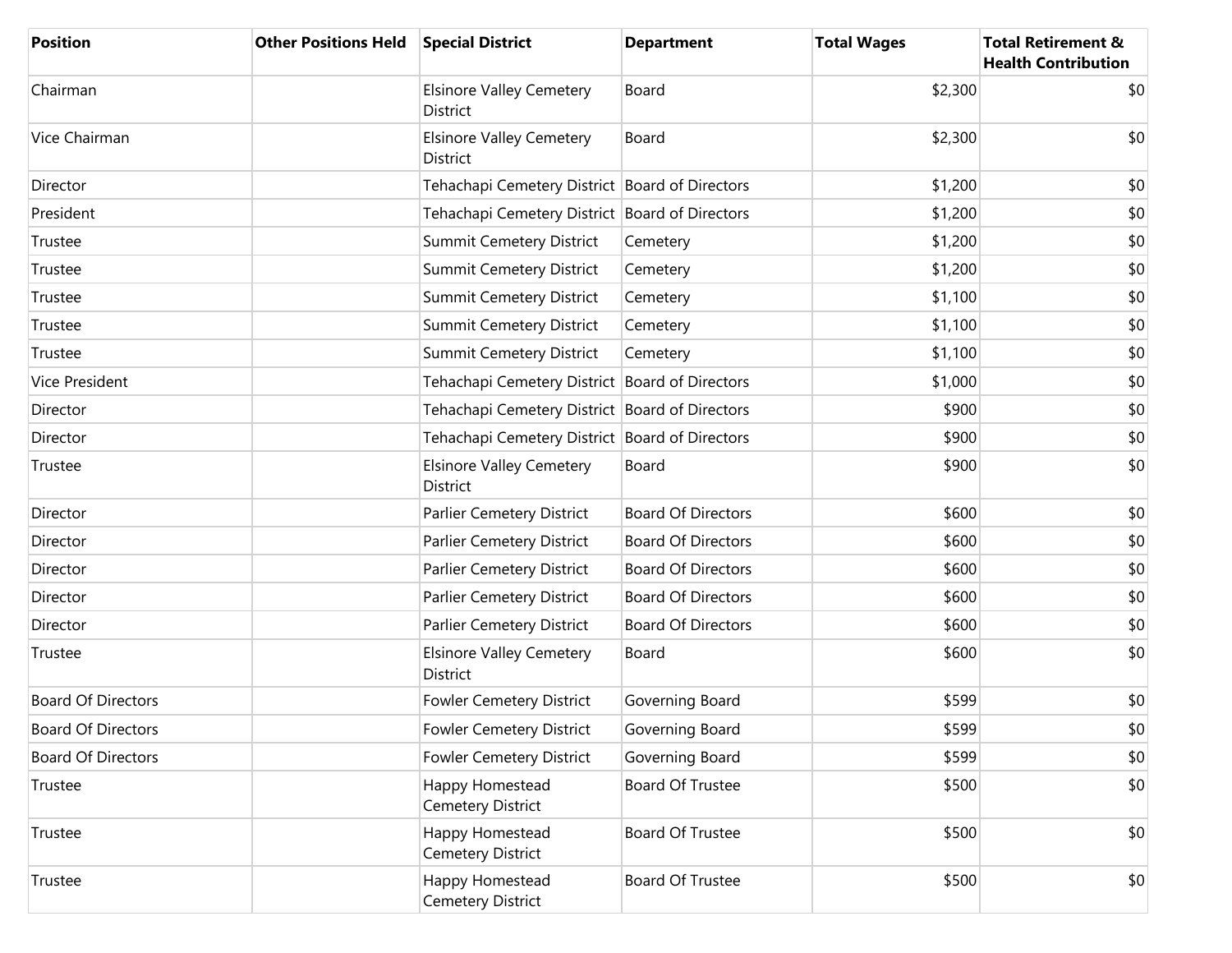| Trustee               | Happy Homestead<br>Cemetery District               | <b>Board Of Trustee</b> | \$200 | \$0 |
|-----------------------|----------------------------------------------------|-------------------------|-------|-----|
| Trustee               | <b>Elsinore Valley Cemetery</b><br><b>District</b> | Board                   | \$100 | \$0 |
| Trustee               | <b>Elsinore Valley Cemetery</b><br>District        | Board                   | \$100 | \$0 |
| Trustee               | Happy Homestead<br><b>Cemetery District</b>        | <b>Board Of Trustee</b> | \$100 | \$0 |
| Board                 | <b>Hartley Cemetery District</b>                   | Board                   | \$0   | \$0 |
| Board                 | Hartley Cemetery District                          | Board                   | \$0   | \$0 |
| Board                 | Hartley Cemetery District                          | Board                   | \$0   | \$0 |
| Board                 | Hartley Cemetery District                          | Board                   | \$0   | \$0 |
| Board                 | Hartley Cemetery District                          | Board                   | \$0   | \$0 |
| Board                 | Lakeview Cemetery District                         | Board                   | \$0   | \$0 |
| Board                 | Lakeview Cemetery District                         | Board                   | \$0   | \$0 |
| Board                 | <b>Upper Lake Cemetery</b><br>District             | Board                   | \$0   | \$0 |
| Board                 | Upper Lake Cemetery<br>District                    | Board                   | \$0   | \$0 |
| Board                 | <b>Upper Lake Cemetery</b><br>District             | Board                   | \$0   | \$0 |
| Board                 | <b>Upper Lake Cemetery</b><br>District             | Board                   | \$0   | \$0 |
| Board                 | <b>Upper Lake Cemetery</b><br>District             | Board                   | \$0   | \$0 |
| Board Chairman        | <b>West Point Cemetery</b><br><b>District</b>      | Governing Board         | \$0   | \$0 |
| <b>Board Director</b> | <b>West Point Cemetery</b><br>District             | Governing Board         | \$0   | \$0 |
| Board Director-Vacant | <b>West Point Cemetery</b><br>District             | Governing Board         | \$0   | \$0 |
| Board Director-Vacant | <b>West Point Cemetery</b><br>District             | Governing Board         | \$0   | \$0 |
| <b>Board Member</b>   | Cemetery District of the<br>Redwoods               | <b>Board Member</b>     | \$0   | \$0 |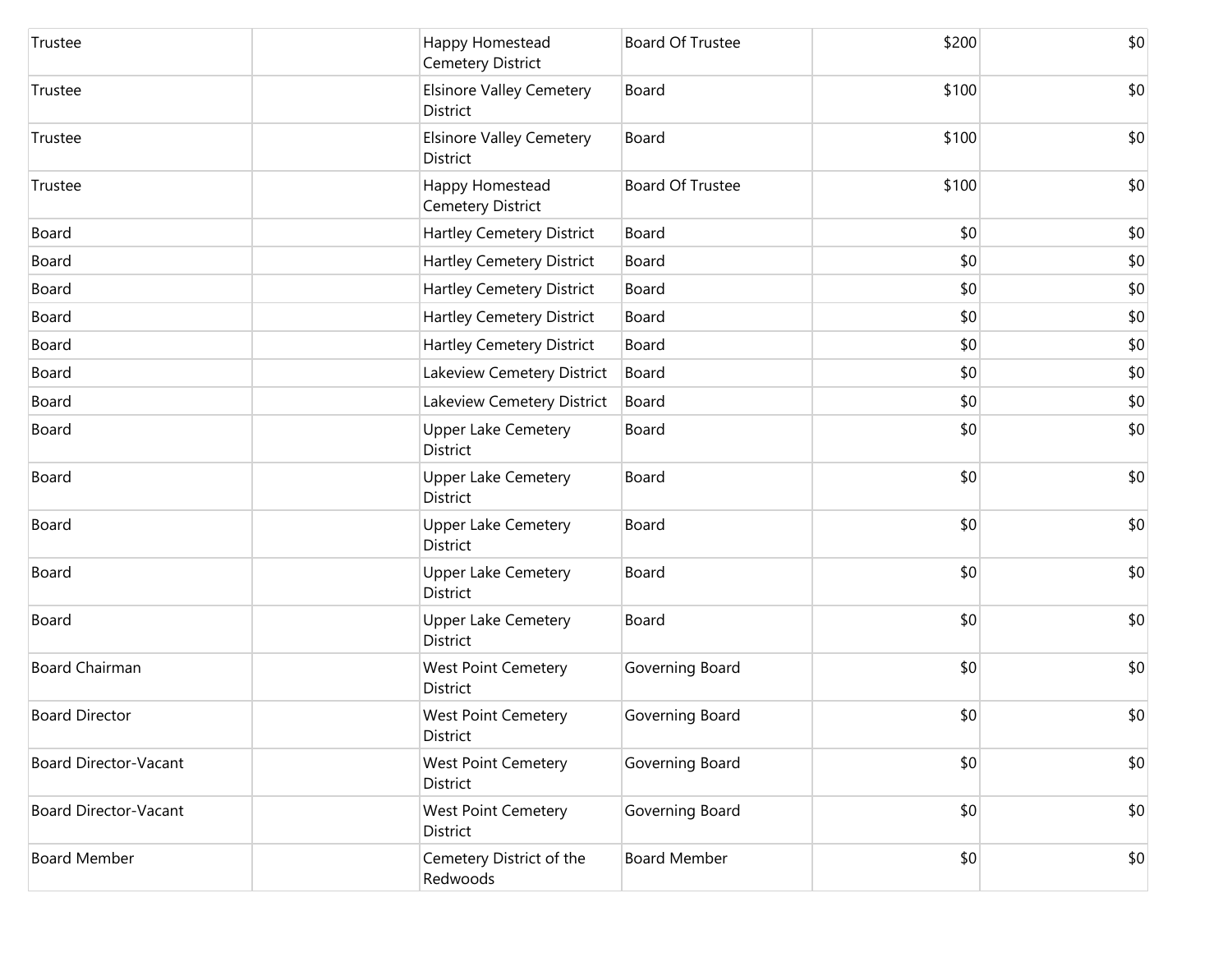| <b>Board Member</b> | Cemetery District of the<br>Redwoods       | <b>Board Member</b>        | \$0 | \$0 |
|---------------------|--------------------------------------------|----------------------------|-----|-----|
| <b>Board Member</b> | Cemetery District of the<br>Redwoods       | <b>Board Member</b>        | \$0 | \$0 |
| <b>Board Member</b> | Cemetery District of the<br>Redwoods       | <b>Board Member</b>        | \$0 | \$0 |
| <b>Board Member</b> | Cemetery District of the<br>Redwoods       | <b>Board Member</b>        | \$0 | \$0 |
| <b>Board Member</b> | Chowchilla Cemetery<br><b>District</b>     | <b>Board Members</b>       | \$0 | \$0 |
| <b>Board Member</b> | Chowchilla Cemetery<br>District            | <b>Board Members</b>       | \$0 | \$0 |
| <b>Board Member</b> | Chowchilla Cemetery<br><b>District</b>     | <b>Board Members</b>       | \$0 | \$0 |
| <b>Board Member</b> | Chowchilla Cemetery<br>District            | <b>Board Members</b>       | \$0 | \$0 |
| <b>Board Member</b> | Chowchilla Cemetery<br>District            | <b>Board Members</b>       | \$0 | \$0 |
| <b>Board Member</b> | Covelo Cemetery District                   | <b>Board Member</b>        | \$0 | \$0 |
| <b>Board Member</b> | Covelo Cemetery District                   | <b>Board Member</b>        | \$0 | \$0 |
| <b>Board Member</b> | Covelo Cemetery District                   | <b>Board Member</b>        | \$0 | \$0 |
| <b>Board Member</b> | Covelo Cemetery District                   | <b>Board Member</b>        | \$0 | \$0 |
| <b>Board Member</b> | Covelo Cemetery District                   | <b>Board Member</b>        | \$0 | \$0 |
| <b>Board Member</b> | <b>Hopland Cemetery District</b>           | Board                      | \$0 | \$0 |
| <b>Board Member</b> | <b>Hopland Cemetery District</b>           | Board                      | \$0 | \$0 |
| <b>Board Member</b> | <b>Hopland Cemetery District</b>           | Board                      | \$0 | \$0 |
| <b>Board Member</b> | Kirkwood Cemetery District                 | Governing Board            | \$0 | \$0 |
| Board Member        | Kirkwood Cemetery District Governing Board |                            | \$0 | \$0 |
| <b>Board Member</b> | Kirkwood Cemetery District Governing Board |                            | \$0 | \$0 |
| <b>Board Member</b> | Paskenta Cemetery District                 | Paskenta Cemetery District | \$0 | \$0 |
| <b>Board Member</b> | Paskenta Cemetery District                 | Paskenta Cemetery District | \$0 | \$0 |
| <b>Board Member</b> | Paskenta Cemetery District                 | Paskenta Cemetery District | \$0 | \$0 |
| <b>Board Member</b> | Porterville Cemetery District Board        |                            | \$0 | \$0 |
| <b>Board Member</b> | Porterville Cemetery District Board        |                            | \$0 | \$0 |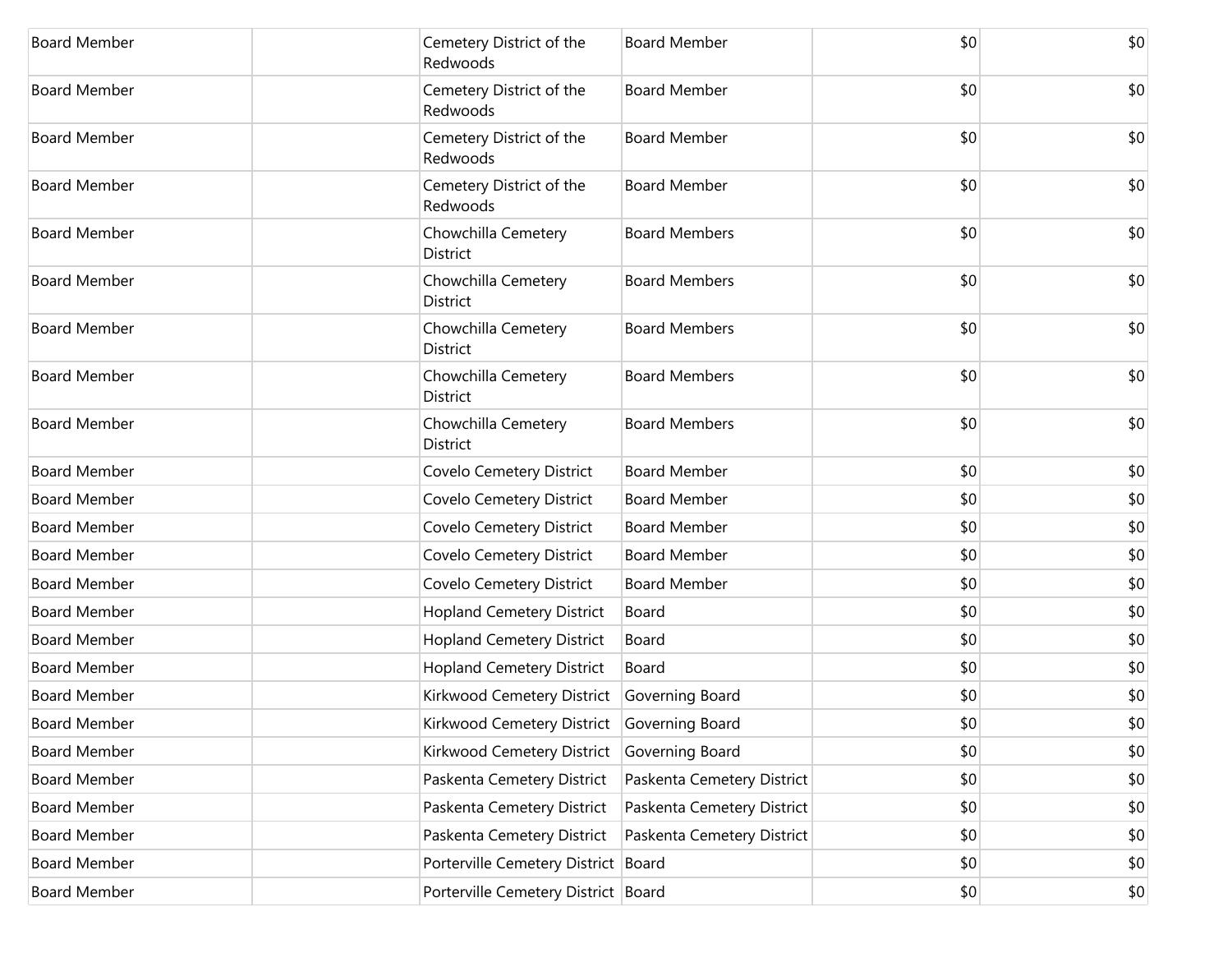| <b>Board Member</b>       | Porterville Cemetery District Board           |                     | \$0 | \$0 |
|---------------------------|-----------------------------------------------|---------------------|-----|-----|
| <b>Board Member</b>       | Potter Valley Cemetery<br>District            | <b>Board Member</b> | \$0 | \$0 |
| <b>Board Member</b>       | Potter Valley Cemetery<br>District            | <b>Board Member</b> | \$0 | \$0 |
| <b>Board Member</b>       | Potter Valley Cemetery<br>District            | <b>Board Member</b> | \$0 | \$0 |
| <b>Board Member</b>       | Potter Valley Cemetery<br>District            | <b>Board Member</b> | \$0 | \$0 |
| <b>Board Member</b>       | Potter Valley Cemetery<br>District            | <b>Board Member</b> | \$0 | \$0 |
| <b>Board Member</b>       | Tahoe City Cemetery District Governing Board  |                     | \$0 | \$0 |
| <b>Board Member</b>       | Tahoe City Cemetery District Governing Board  |                     | \$0 | \$0 |
| <b>Board Member</b>       | Tahoe City Cemetery District Governing Board  |                     | \$0 | \$0 |
| <b>Board Member</b>       | Tahoe City Cemetery District Governing Board  |                     | \$0 | \$0 |
| <b>Board Member</b>       | Tahoe City Cemetery District Governing Board  |                     | \$0 | \$0 |
| <b>Board Of Directors</b> | Kingsburg Cemetery District Governing Board   |                     | \$0 | \$0 |
| <b>Board Of Directors</b> | Kingsburg Cemetery District Governing Board   |                     | \$0 | \$0 |
| <b>Board Of Directors</b> | Kingsburg Cemetery District Governing Board   |                     | \$0 | \$0 |
| <b>Board of Directors</b> | Sanger-Del Rey Cemetery<br>District           | Governing Board     | \$0 | \$0 |
| <b>Board of Directors</b> | Sanger-Del Rey Cemetery<br><b>District</b>    | Governing Board     | \$0 | \$0 |
| <b>Board of Directors</b> | Sanger-Del Rey Cemetery<br><b>District</b>    | Governing Board     | \$0 | \$0 |
| <b>Board Of Directors</b> | <b>Squaw Valley Cemetery</b><br>District      | Governing Board     | \$0 | \$0 |
| <b>Board Of Directors</b> | Squaw Valley Cemetery<br>District             | Governing Board     | \$0 | \$0 |
| <b>Board Of Directors</b> | <b>Squaw Valley Cemetery</b><br>District      | Governing Board     | \$0 | \$0 |
| <b>Board Of Directors</b> | <b>Washington Colony</b><br>Cemetery District | Governing Board     | \$0 | \$0 |
| <b>Board Of Directors</b> | <b>Washington Colony</b><br>Cemetery District | Governing Board     | \$0 | \$0 |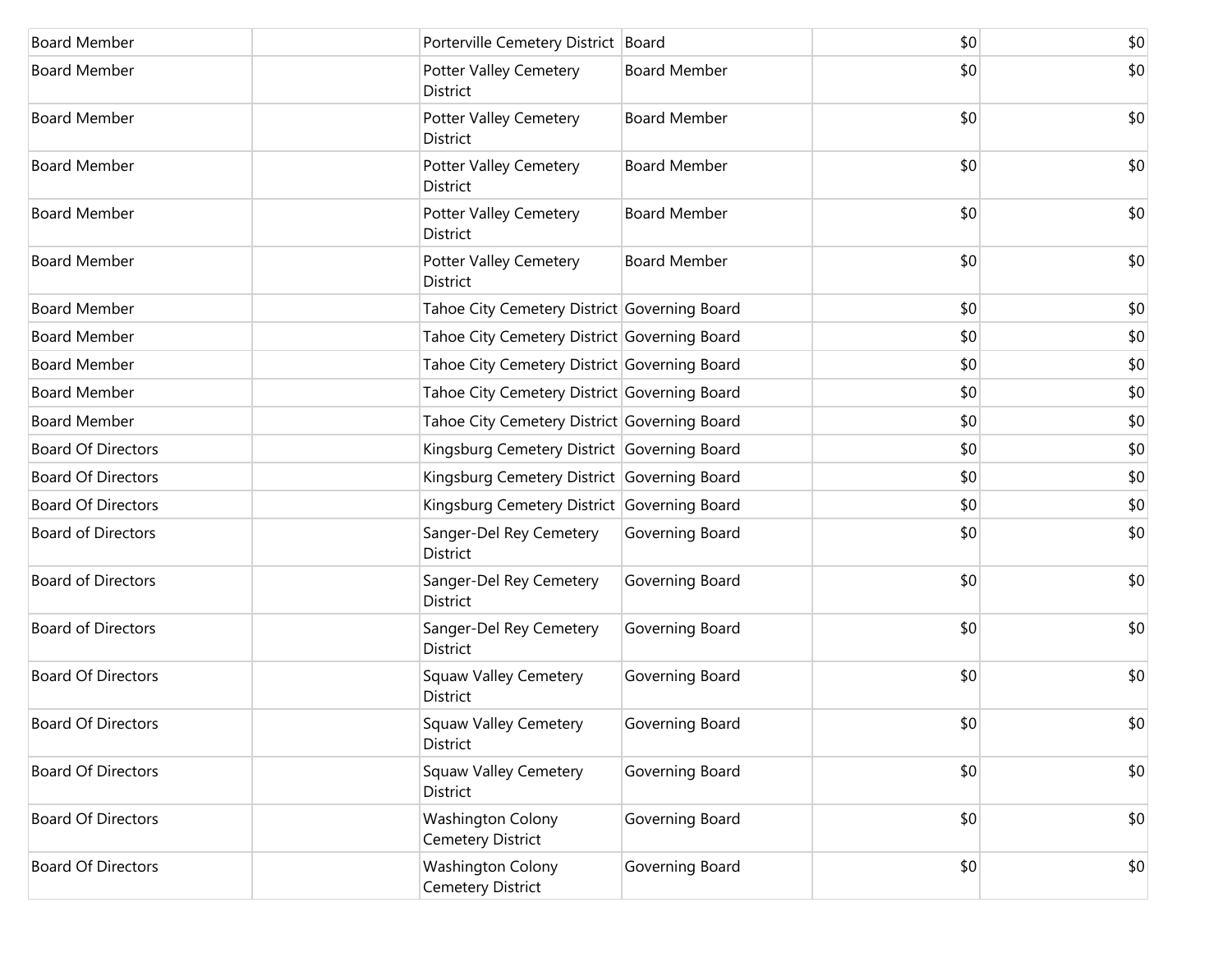| <b>Board Of Directors</b>   | <b>Washington Colony</b><br>Cemetery District    | Governing Board           | \$0 | \$0 |
|-----------------------------|--------------------------------------------------|---------------------------|-----|-----|
| <b>Board Of Trustee</b>     | Nevada Cemetery District                         | Administration            | \$0 | \$0 |
| <b>Board Of Trustee</b>     | Nevada Cemetery District                         | Administration            | \$0 | \$0 |
| Board Of Trustee            | Nevada Cemetery District                         | Administration            | \$0 | \$0 |
| Board Of Trustee-Chair      | Nevada Cemetery District                         | Administration            | \$0 | \$0 |
| Board Of Trustee-Vice Chair | Nevada Cemetery District                         | Administration            | \$0 | \$0 |
| <b>Board Secretary</b>      | <b>West Point Cemetery</b><br>District           | Governing Board           | \$0 | \$0 |
| Chairman                    | Hanford Cemetery District                        | <b>Board Of Directors</b> | \$0 | \$0 |
| Chairman                    | <b>Happy Camp Cemetery</b><br>District           | <b>Board Member</b>       | \$0 | \$0 |
| Chairman                    | Vacaville-Elmira Cemetery<br>District            | Board                     | \$0 | \$0 |
| Chairman / Trustee          | <b>Russian River Cemetery</b><br><b>District</b> | <b>Board Member</b>       | \$0 | \$0 |
| Chairperson                 | Cemetery District No. 1<br>(Placer)              | <b>Board Member</b>       | \$0 | \$0 |
| Director                    | Cemetery District No. 1<br>(Placer)              | <b>Board Member</b>       | \$0 | \$0 |
| Director                    | Cemetery District No. 1<br>(Placer)              | <b>Board Member</b>       | \$0 | \$0 |
| Director                    | Cemetery District No. 1<br>(Placer)              | <b>Board Member</b>       | \$0 | \$0 |
| Director                    | <b>Escalon Cemetery District</b>                 | Cemetery                  | \$0 | \$0 |
| Director                    | <b>Escalon Cemetery District</b>                 | Cemetery                  | \$0 | \$0 |
| Director                    | <b>Escalon Cemetery District</b>                 | Cemetery                  | \$0 | \$0 |
| Director                    | <b>Escalon Cemetery District</b>                 | Cemetery                  | \$0 | \$0 |
| Director                    | Happy Camp Cemetery<br>District                  | <b>Board Member</b>       | \$0 | \$0 |
| Director                    | <b>Happy Camp Cemetery</b><br>District           | <b>Board Member</b>       | \$0 | \$0 |
| Director                    | Happy Camp Cemetery<br>District                  | <b>Board Member</b>       | \$0 | \$0 |
| Director                    | Lemoore Cemetery District                        | <b>Board of Directors</b> | \$0 | \$0 |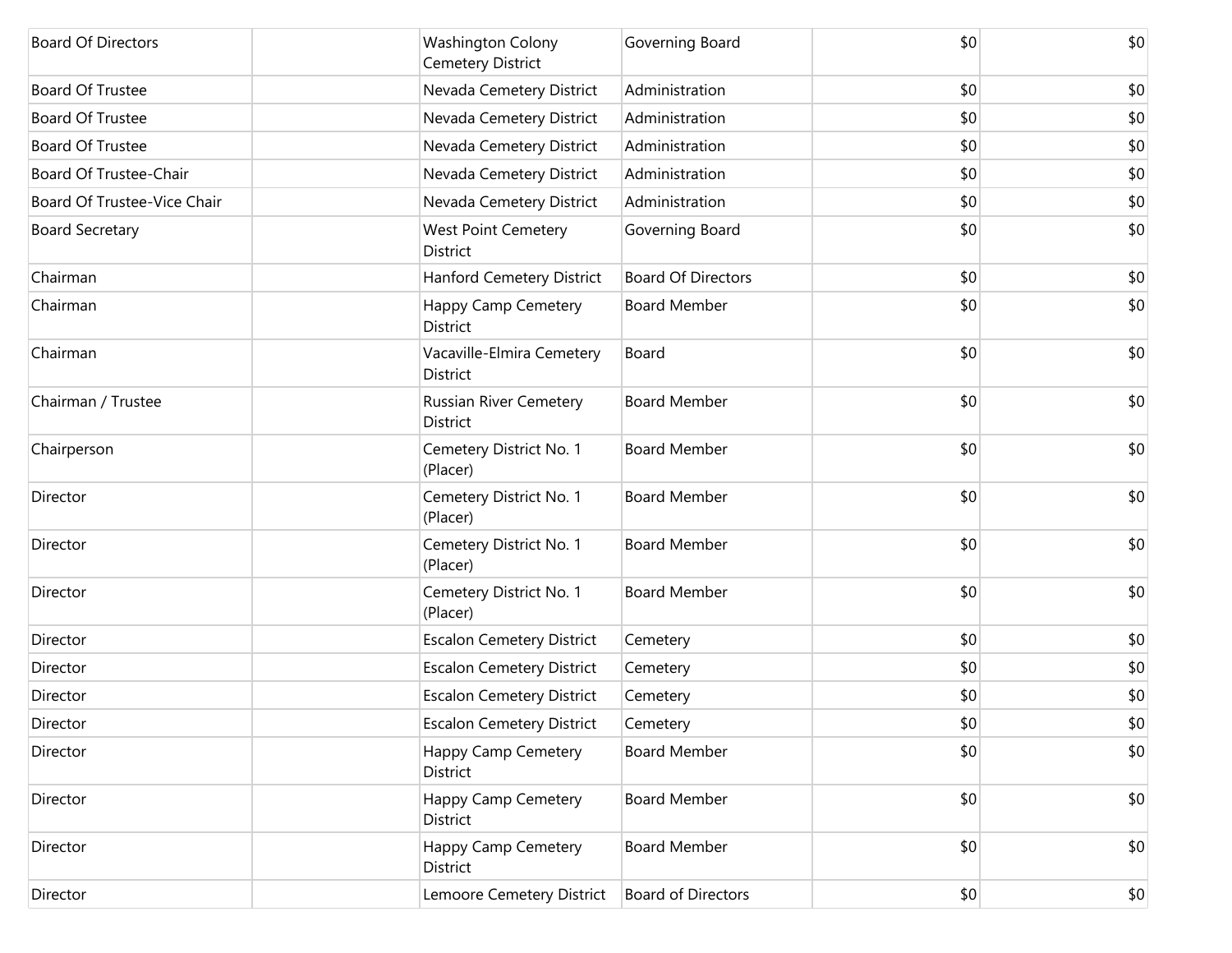| Director | Lemoore Cemetery District                                  | <b>Board of Directors</b> | \$0   | \$0 |
|----------|------------------------------------------------------------|---------------------------|-------|-----|
| Director | Los Molinos Cemetery<br>District                           | Administration            | \$0   | \$0 |
| Director | Los Molinos Cemetery<br>District                           | Administration            | \$0   | \$0 |
| Director | Los Molinos Cemetery<br>District                           | Administration            | \$0   | \$0 |
| Director | Oak Grove Cemetery District Governing Board<br>(Fresno)    |                           | \$0   | \$0 |
| Director | Oak Grove Cemetery District Governing Board<br>(Fresno)    |                           | \$0   | \$0 |
| Director | Oak Grove Cemetery District Governing Board<br>(Fresno)    |                           | \$0   | \$0 |
| Director | Oak Grove Cemetery District Governing Board<br>(Fresno)    |                           | \$0   | \$0 |
| Director | Peoria Cemetery District                                   | <b>Board Member</b>       | \$0   | \$0 |
| Director | Pope Valley Cemetery<br>District                           | <b>Board of Directors</b> | \$0   | \$0 |
| Director | Pope Valley Cemetery<br>District                           | <b>Board of Directors</b> | \$0   | \$0 |
| Director | Pope Valley Cemetery<br>District                           | <b>Board of Directors</b> | \$0   | \$0 |
| Director | San Juan Bautista Cemetery   Board Of Director<br>District |                           | \$0   | \$0 |
| Director | San Juan Bautista Cemetery   Board Of Director<br>District |                           | \$0   | \$0 |
| Director | San Juan Bautista Cemetery   Board Of Director<br>District |                           | \$0   | \$0 |
| Director | San Juan Bautista Cemetery   Board Of Director<br>District |                           | \$0   | \$0 |
| Director | San Juan Bautista Cemetery<br>District                     | <b>Board Of Director</b>  | \$0   | \$0 |
| Director | Tehama Cemetery District                                   | Administration            | \$0   | \$0 |
| Director | Tehama Cemetery District                                   | Administration            | \$0   | \$0 |
| Director | Tehama Cemetery District                                   | Administration            | \$0   | \$0 |
| Director | Visalia Cemetery District                                  | <b>Board Member</b>       | \$0\$ | \$0 |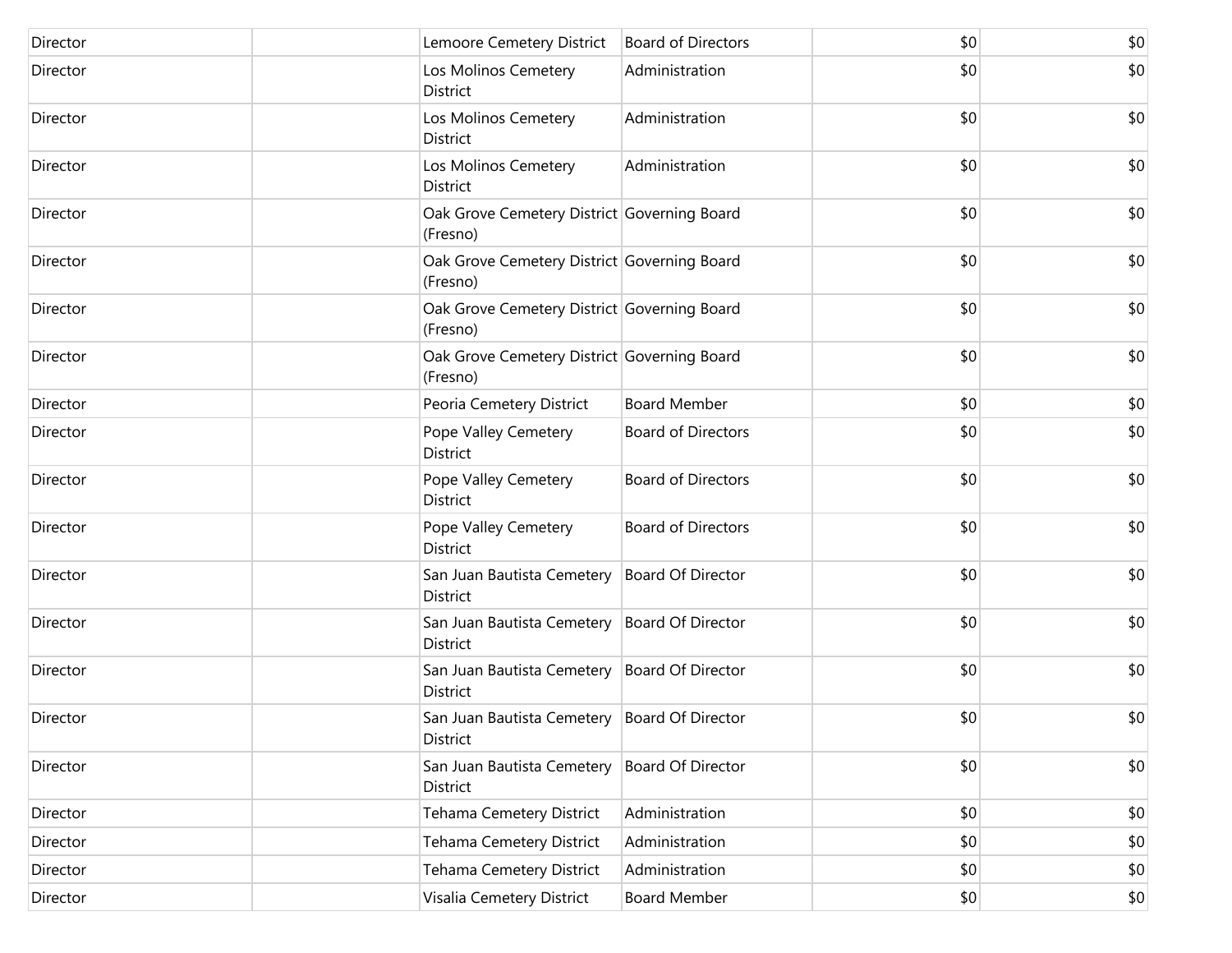| Director           | Visalia Cemetery District                      | <b>Board Member</b>       | \$0 | \$0   |
|--------------------|------------------------------------------------|---------------------------|-----|-------|
| Director           | Visalia Cemetery District                      | <b>Board Member</b>       | \$0 | \$0   |
| Director           | Visalia Cemetery District                      | <b>Board Member</b>       | \$0 | \$0   |
| Director           | Visalia Cemetery District                      | <b>Board Member</b>       | \$0 | \$0   |
| Director, Chairman | Peoria Cemetery District                       | <b>Board Member</b>       | \$0 | \$0   |
| Director, Chairman | Peoria Cemetery District                       | <b>Board Member</b>       | \$0 | \$0   |
| Director-Vacant    | Rail Road Flat Cemetery<br>District            | Governing Board           | \$0 | \$0   |
| Director-Vacant    | Rail Road Flat Cemetery<br>District            | Governing Board           | \$0 | \$0   |
| Governing Board    | Corcoran Cemetery District                     | Cemetery                  | \$0 | \$0   |
| Governing Board    | Corcoran Cemetery District                     | Cemetery                  | \$0 | \$0   |
| Governing Board    | Corcoran Cemetery District                     | Cemetery                  | \$0 | \$0   |
| Governing Board    | Corcoran Cemetery District                     | Cemetery                  | \$0 | \$0   |
| Governing Board    | Corcoran Cemetery District                     | Cemetery                  | \$0 | \$0   |
| Governing Officer  | Oroville Cemetery District                     | <b>Board Member</b>       | \$0 | \$0   |
| Governing Officer  | Oroville Cemetery District                     | <b>Board Member</b>       | \$0 | \$0   |
| Governing Officer  | Oroville Cemetery District                     | <b>Board Member</b>       | \$0 | \$0   |
| Governing Officer  | Oroville Cemetery District                     | <b>Board Member</b>       | \$0 | \$0   |
| Governing Officer  | Oroville Cemetery District                     | <b>Board Member</b>       | \$0 | \$0   |
| Member             | Silveyville Cemetery District                  | Board                     | \$0 | \$0   |
| Member             | Silveyville Cemetery District                  | Board                     | \$0 | \$0   |
| Member             | Silveyville Cemetery District                  | Board                     | \$0 | \$0   |
| Member             | Silveyville Cemetery District   Board          |                           | \$0 | \$0   |
| Member             | Silveyville Cemetery District Board            |                           | \$0 | \$0   |
| President          | Lemoore Cemetery District   Board of Directors |                           | \$0 | $$0$$ |
| President          | Pope Valley Cemetery<br>District               | <b>Board of Directors</b> | \$0 | \$0   |
| President          | Rail Road Flat Cemetery<br>District            | Governing Board           | \$0 | \$0   |
| Secretary          | Rail Road Flat Cemetery<br>District            | Governing Board           | \$0 | \$0   |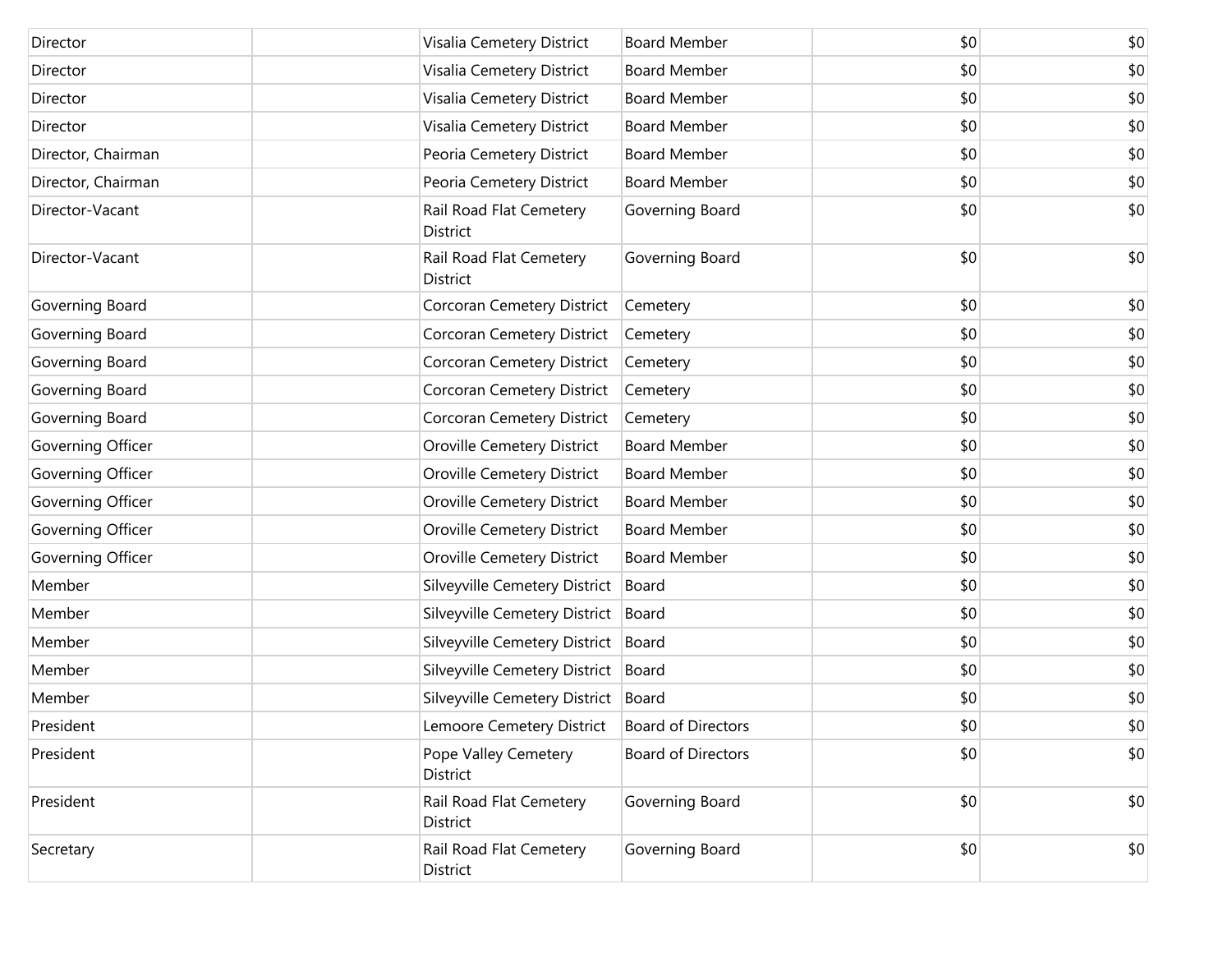| Secretary           | Vacaville-Elmira Cemetery<br>District        | Board                     | \$0 | \$0 |
|---------------------|----------------------------------------------|---------------------------|-----|-----|
| Secretary / Trustee | Russian River Cemetery<br>District           | <b>Board Member</b>       | \$0 | \$0 |
| Treasurer / Trustee | Russian River Cemetery<br>District           | <b>Board Member</b>       | \$0 | \$0 |
| Trustee             | <b>Belle Mill Cemetery District</b>          | <b>Board Member</b>       | \$0 | \$0 |
| Trustee             | <b>Belle Mill Cemetery District</b>          | <b>Board Member</b>       | \$0 | \$0 |
| Trustee             | <b>Belle Mill Cemetery District</b>          | <b>Board Member</b>       | \$0 | \$0 |
| Trustee             | Coachella Valley Cemetery<br>District        | Cemetery                  | \$0 | \$0 |
| Trustee             | Coachella Valley Cemetery<br>District        | Cemetery                  | \$0 | \$0 |
| Trustee             | Coachella Valley Cemetery<br><b>District</b> | Cemetery                  | \$0 | \$0 |
| Trustee             | Hanford Cemetery District                    | <b>Board Of Directors</b> | \$0 | \$0 |
| Trustee             | Hanford Cemetery District                    | <b>Board Of Directors</b> | \$0 | \$0 |
| Trustee             | Hanford Cemetery District                    | <b>Board Of Directors</b> | \$0 | \$0 |
| Trustee             | Marvin-Chapel Cemetery<br>District           | <b>Board Member</b>       | \$0 | \$0 |
| Trustee             | Marvin-Chapel Cemetery<br>District           | <b>Board Member</b>       | \$0 | \$0 |
| Trustee             | Marvin-Chapel Cemetery<br>District           | <b>Board Member</b>       | \$0 | \$0 |
| Trustee             | Mokelumne Hill Cemetery<br>District          | <b>Board Of Directors</b> | \$0 | \$0 |
| Trustee             | Mokelumne Hill Cemetery<br>District          | <b>Board Of Directors</b> | \$0 | \$0 |
| Trustee             | Mokelumne Hill Cemetery<br>District          | <b>Board Of Directors</b> | \$0 | \$0 |
| Trustee             | Murrieta Valley Cemetery<br>District         | Board                     | \$0 | \$0 |
| Trustee             | Murrieta Valley Cemetery<br>District         | Board                     | \$0 | \$0 |
| Trustee             | Murrieta Valley Cemetery<br>District         | Board                     | \$0 | \$0 |